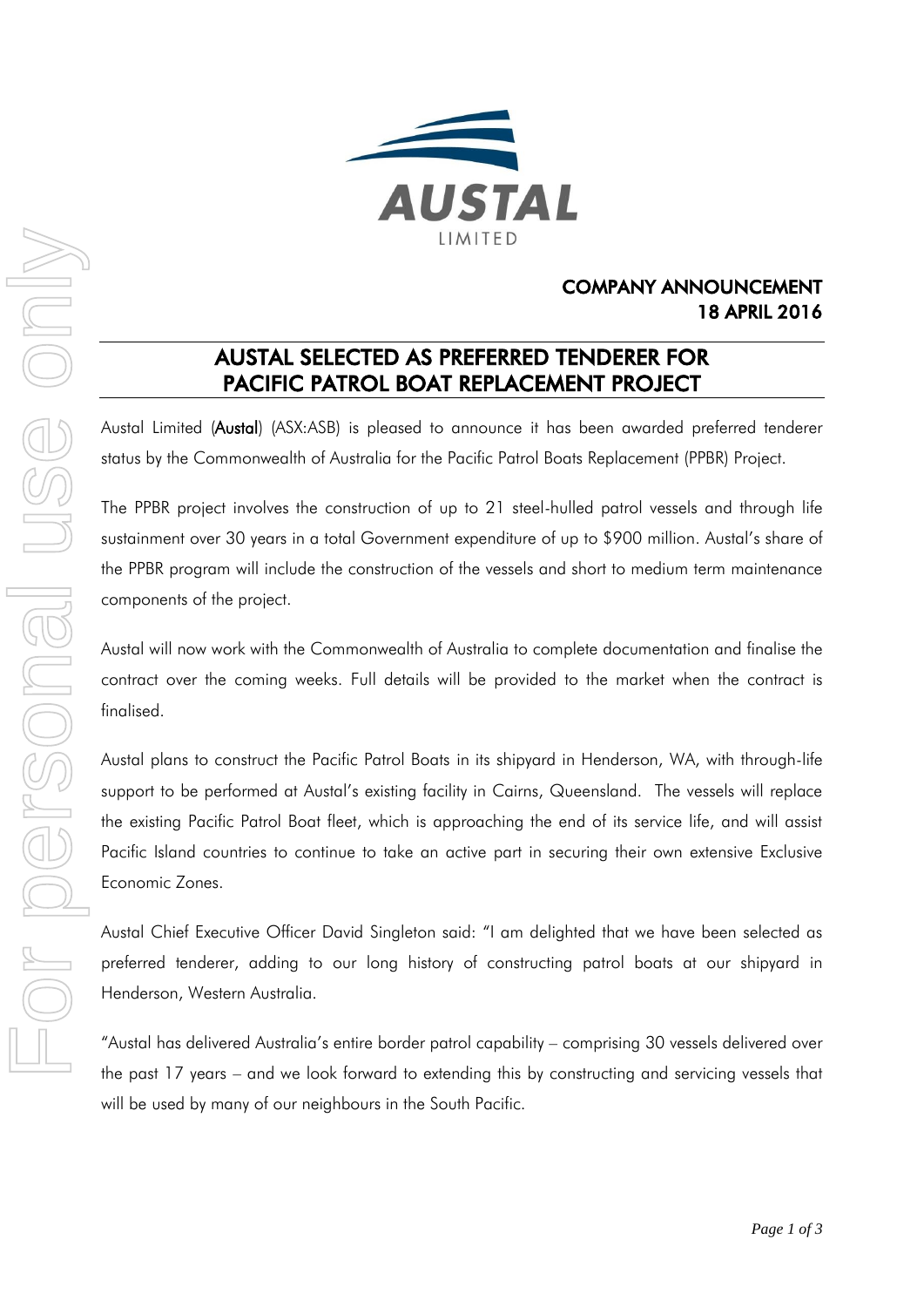"Construction of the Pacific Patrol Boats also extends Austal's shipbuilding capability into steel-hulled vessels, which will be important for the future construction of Offshore Patrol Vessels.

"This project will add to our existing work at our Henderson shipyard, where two High Speed Support Vessels are being constructed for the Royal Navy of Oman this year as well as two additional Cape Class Patrol Boats."

### -ENDS-

## About Austal

Austal is a global defence prime contractor and a designer and manufacturer of defence and commercial ships. For more than 27 years Austal has been a leader in the design, construction and maintenance of revolutionary ships for Governments, Navies and Ferry operators around the world. More than 255 vessels have been delivered in that time.

#### Ships

Defence vessels designed and built by Austal include multi-mission combatants, such as the Littoral Combat Ship (LCS) for the United States Navy, and military high speed vessels for transport and humanitarian relief, such as the Expeditionary Fast Transport (EPF) – previously known as the Joint High Speed Vessel (JHSV) – for the United States Navy and High Speed Support Vessel (HSSV) for the Royal Navy of Oman. Austal also designs, constructs, integrates and maintains an extensive range of patrol and auxiliary vessels for government agencies globally, including the Cape Class Patrol Boat Program for Australian Border Force. Defence vessels are designed and constructed in Mobile, Alabama and in Henderson, Western Australia. FOR THE SEAL AUST THE SEAL AUST THE SEAL AUST THE SEAL AUST THE SEAL AUST THE SEAL AUST THE SEAL AUST THE SEAL AUST THE SEAL AUST THE DREAM AND ALSO THE MIGHE SEAL AUSTRALIA USE THE MIGHE SEAL DREAM AND SHIPS THE DREAM OF

Austal has been at the forefront of the high speed ferry market since the early days of the industry. Our market leading designs of high performance aluminium vessels have long been at the heart of Austal's research and development. Today, commercial ship construction is centred on our shipyard in Balamban, Philippines.

#### **Systems**

Austal has expertise in integrating complex systems into its ships, including ride control, ship management, and communication, sensors and weapon systems.

#### **Support**

Austal provides a wide range of support services, including through life support, integrated logistics support, vessel sustainment and systems support. These services are delivered through our global support network in the